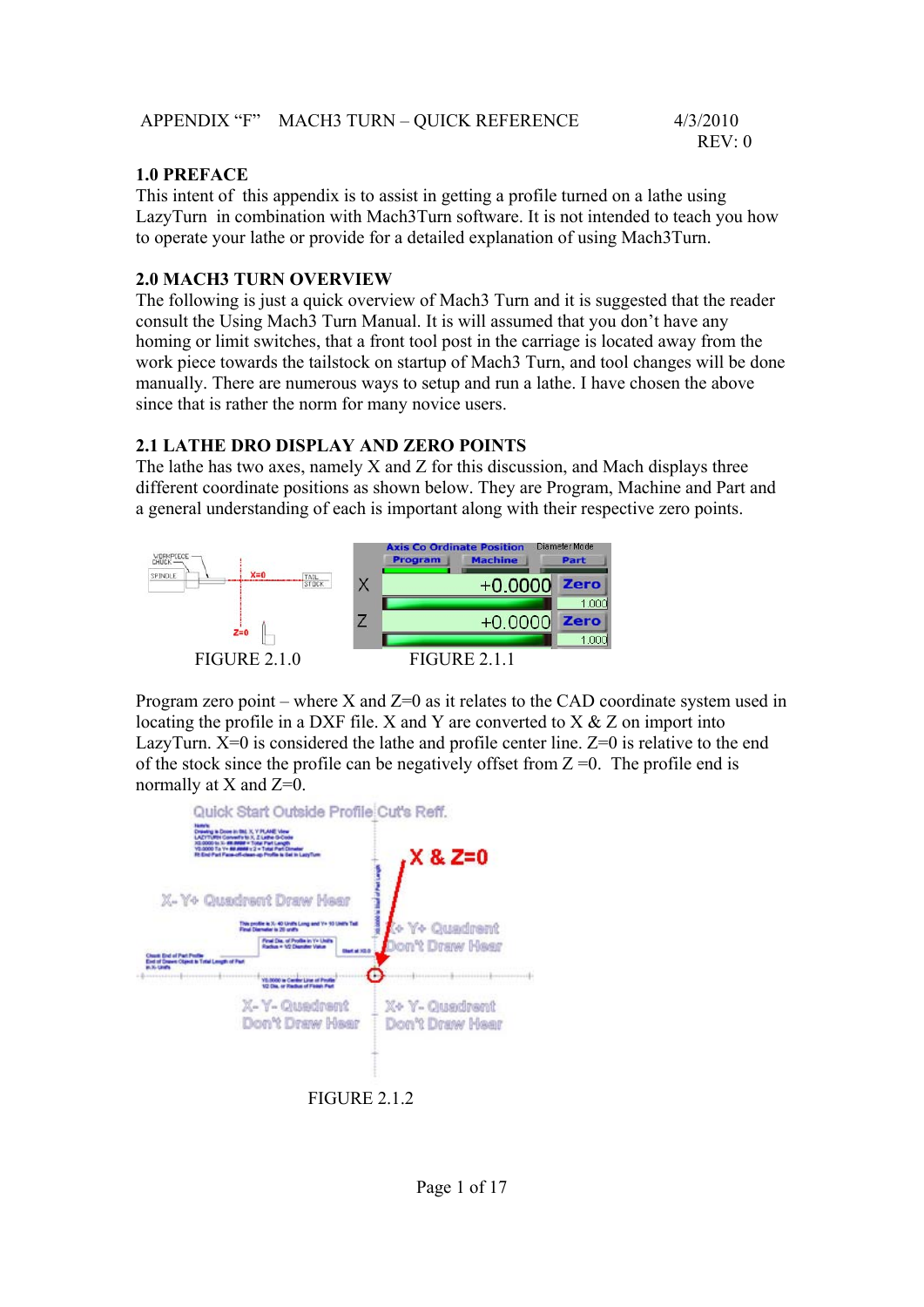Machine zero point – where the tool ( controlled point ) is located within the possible travel limits along the lathe bed.  $X & Z = 0$  can be anywhere.



FIGURE 2.1.3

Part zero point – where the part or workpiece is located relative to the lathe axis.



FIGURE 2.1.4

Program, machine, and part zero points can generally be summed up as follows: Program zero is normally at the end of the profile, machine zero can be anywhere but normally it is located away from the workpiece, and the part zero is normally the end of the stock. The controller can correlate the different zero points and adjust the machines axis movement when setup appropriately.

In general, machine coordinates are used to define how the machine is set up to the cnc controller, part coordinates are used to define where the part is to the cnc controller, and the program coordinates associate additional program coding to the cnc controller. The cnc controller is the Mach3 Turn Software.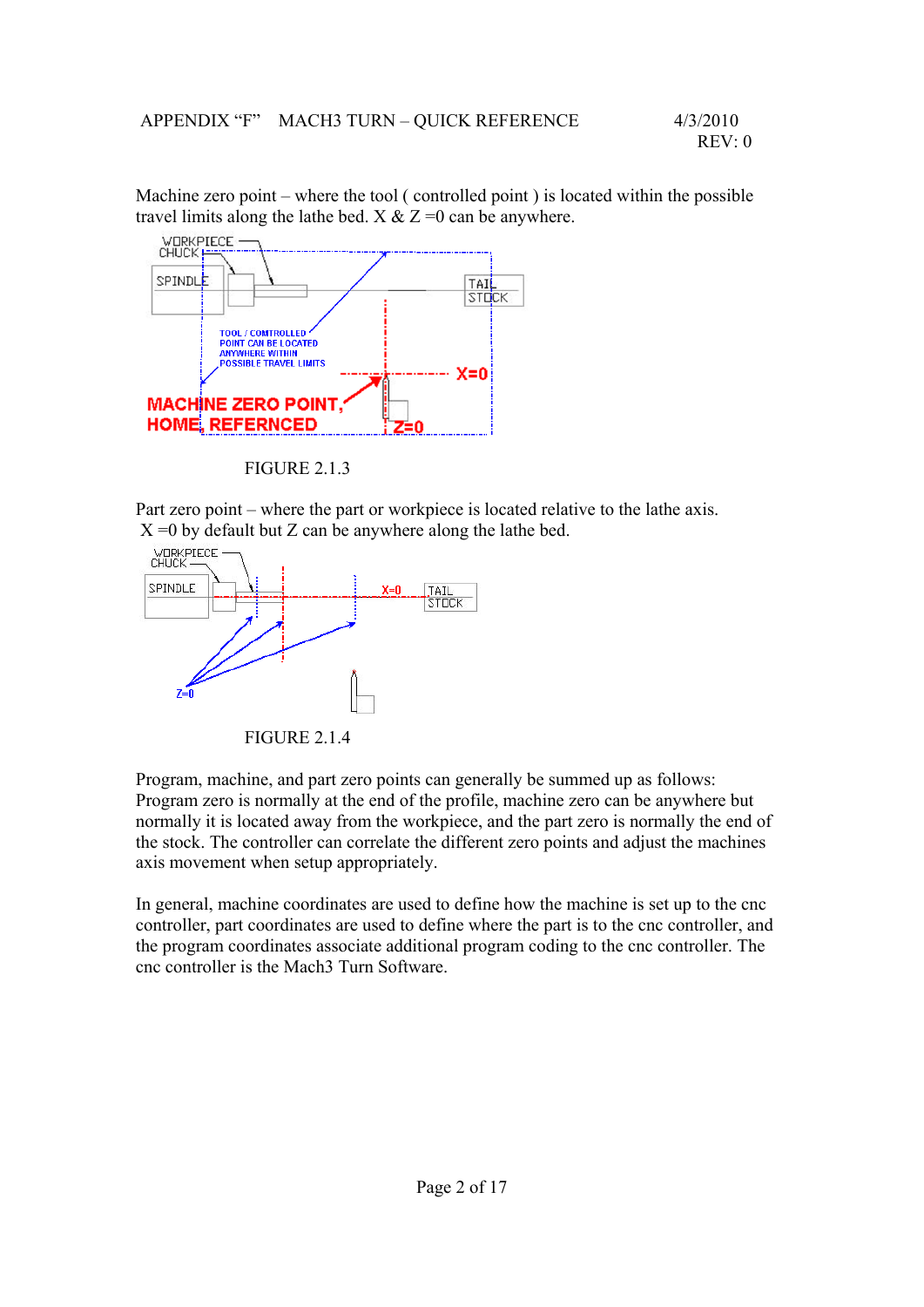| APPENDIX "F" MACH3 TURN - QUICK REFERENCE | 4/3/2010 |
|-------------------------------------------|----------|
|                                           | REV:0    |

#### **2.1.2 PROGRAM COORDINATES**

The "Program" contains all the Gcode for machining. Thus the LazyTurn program will provide all the axis moves necessary to machine the part. In general, there will be an initial x and z move, then all the machining moves, and a final axis move to some point. The Program Coordinates "DRO" shows were the tool is relative to the machine coordinates. The program coordinates are based on a coordinate system.

#### **2.1.3 MACHINE COORDINATES**

Mach3 Turn keeps track of axis movements from a user defined point. You need to define that point to Mach since it has no idea where the carriage or tool is relative to the axes of the lathe. That point can be anywhere, but using common sense, that point should be within the available axes travel. Once that point is defined via actual axis movement ( you can't change machine coordinates directly via DRO input ), any axis move away from the point will be shown in the machine coordinates DRO. They will be absolute values and always show the X distance in terms of a radius even though you may be in diameter mode. X axis moves away from the lathe axis are plus values and Z axis moves towards the tailstock are also plus values for this overview. Simply put, Machine Coordinates are Mach3 Turns way of "absolutely" knowing where your tool is

along the lathe bed and are used for defining where the tool is relative to the travel limits.

#### **2.1.4 PARTCOORDINATES**

The software needs to know where the part is relative to where the tools are currently located. Part is the piece in the headstock to be machined as discussed here. The part can be located anywhere along the z axis. The part has coordinates associated with it and normally the center of the part is on the lathe  $x=0$  axis. The software can't control the machining of the part if it doesn't know where it is. SO part coordinates are used to relate or define where the part is relative to the machine coordinates.

#### **2.15 COORDINATE SUMMARY**

There are three different coordinate systems, each related to a specific zero point, but all are related to each other "after" setup. When alternately selecting one of the DRO's the controller will show the differences ( if there are any ) or relationship between them. Figure 2.15 shows three different zero points as they relate to their associated coordinates prior to setting up. Setup involves defining to the controller how they are related which are done via offsets.

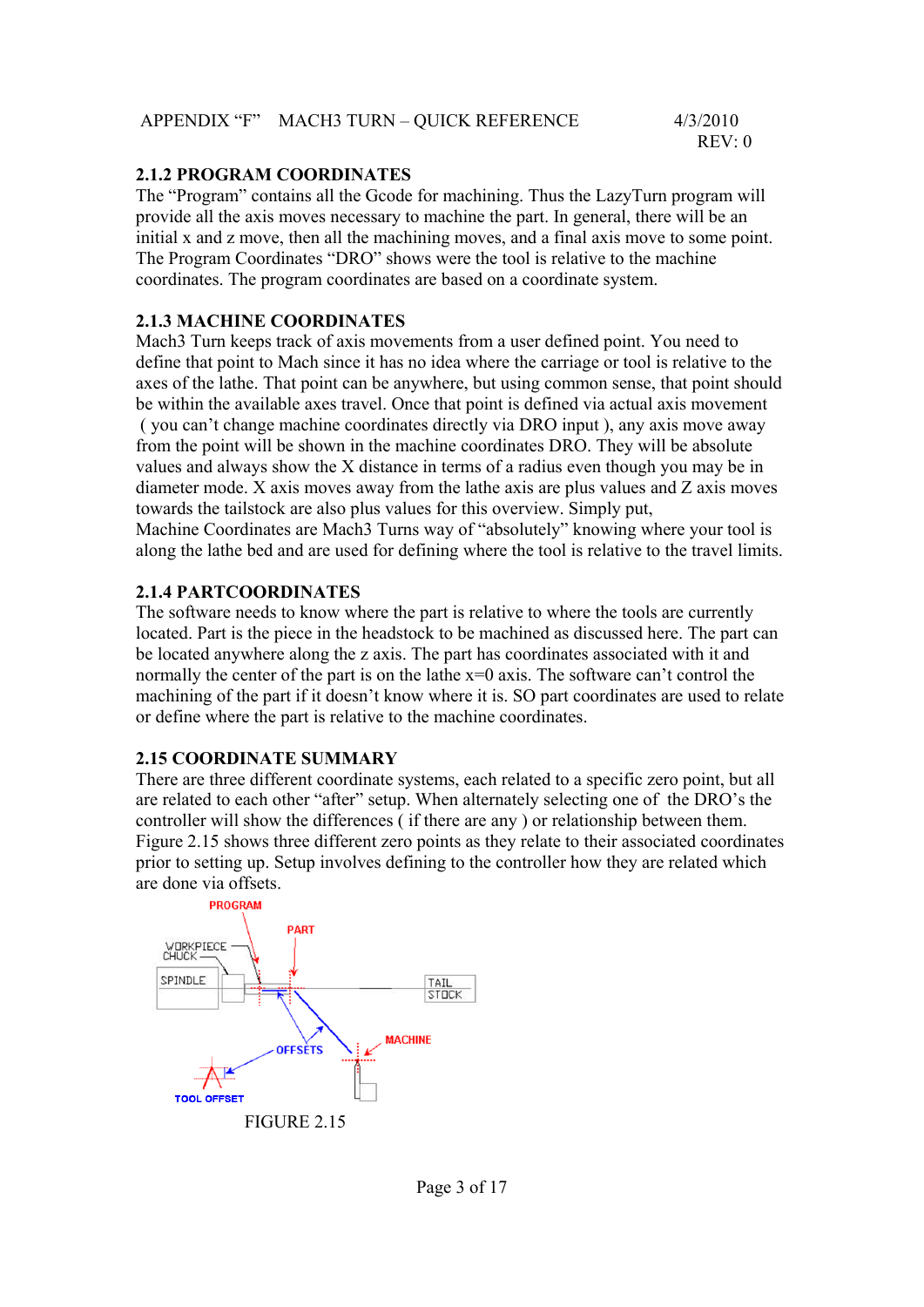#### **3.0 ILLUSTRATED EXAMPLE OF THE AXIS COORDINATES**

The figure below shows the tool in a holder located a distance away from the work piece. Clicking the Zero World  $X & Z$  buttons will delete any stored work offsets and resets the the X  $\&$  Z dro's to zero. There are six basic work offsets (G54 TO G59) available but usually only one of them will be used Additionally clicking the Set Home  $X \& Z$  buttons reaffirms that you are home and that your home off settings in limits is  $X$  and  $Z=0$ . Mach now interprets that the tool ( controlled point ) is located at  $X \& Z=0$  as displayed in the Machine coordinate DRO's. Work offsets are nothing more than how far the workpiece is from the tool. Mach will keep track of the moves and at any time you can just click the Home All button and the axes will move back to the home position of  $x \&$  $z = 0$ .



**FIGURE 3.0** 

If the axes are moved such that the tool ( controlled point ) was placed on the center of the lathe axis and at the face of the stock, the Machine DRO's will display the position away from home. If the user clicks the X and Z zero, this will define to Mach where the work piece is relative to home. If you click Part or Program buttons the DRO' s are 0.0000 but relative to home in terms of Machine coordinates, which are absolute distances from a defined point on the lathe (ie; home ), they are -1.0000" in the example. The measured distance is from machine zero / home position to the part / program zero which is negative. Mach stores this information by creating a Work Offset from the home position as shown below in the Work Offsets table.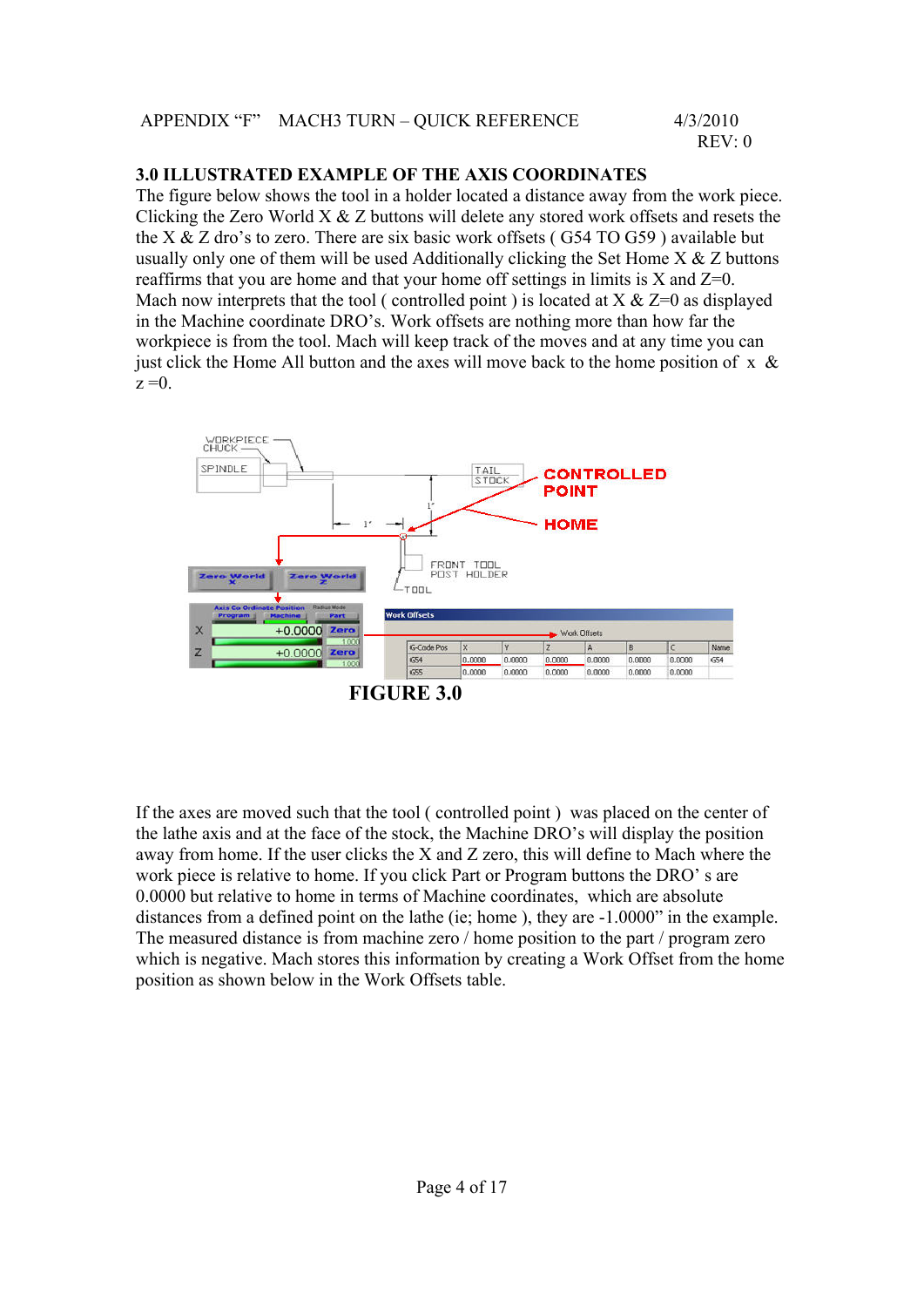

**FIGURE 3.1** 

At this point of writing, you have defined to Mach where the starting point of the tool is and also defined to Mach how far away the work piece or part is from the tools starting point via an offset.

## **4.0 TOOL TABLE SETUP FOR THE LATHE**

This is quick overview of how to setup up a tool table in Mach 3 Turn if you use a quick change tool post.

Mach uses a tool table to store tool information. The table is just a listing of offsets. The controller can then apply the different offsets of a selected tool when controlling axis movements. Tool #1 can be considered a master tool and all the other tools are related to it. This is accomplished by defining how the other tools are dimensionally offset from the master tool. There are two ways to fill in the tool table, namely, measure the differences with a device like a tool setter and just fill in the table, or, use the Mach Tool Table Screen to assist in getting the measurements and filling in the data.

## **4.1 USING MACH TOOL TABLE SCREEN**

Mach needs to know where the tool tip, more precisely the point where it will just start cutting material, is located for each of the tools placed in the tool post. It will be assumed that the tool (includes the holder) can be inserted, removed, and reinserted into the post and the tip location will be retained. Let's assume you have three individual tools in holders, namely tool #1, #2, and #3. Each tool, when placed into the post, will be located a different distance from a fixed / reference point. Mach will associate the distance differences of the other tool tips by relating those different distances to the master tool and populate the table accordingly.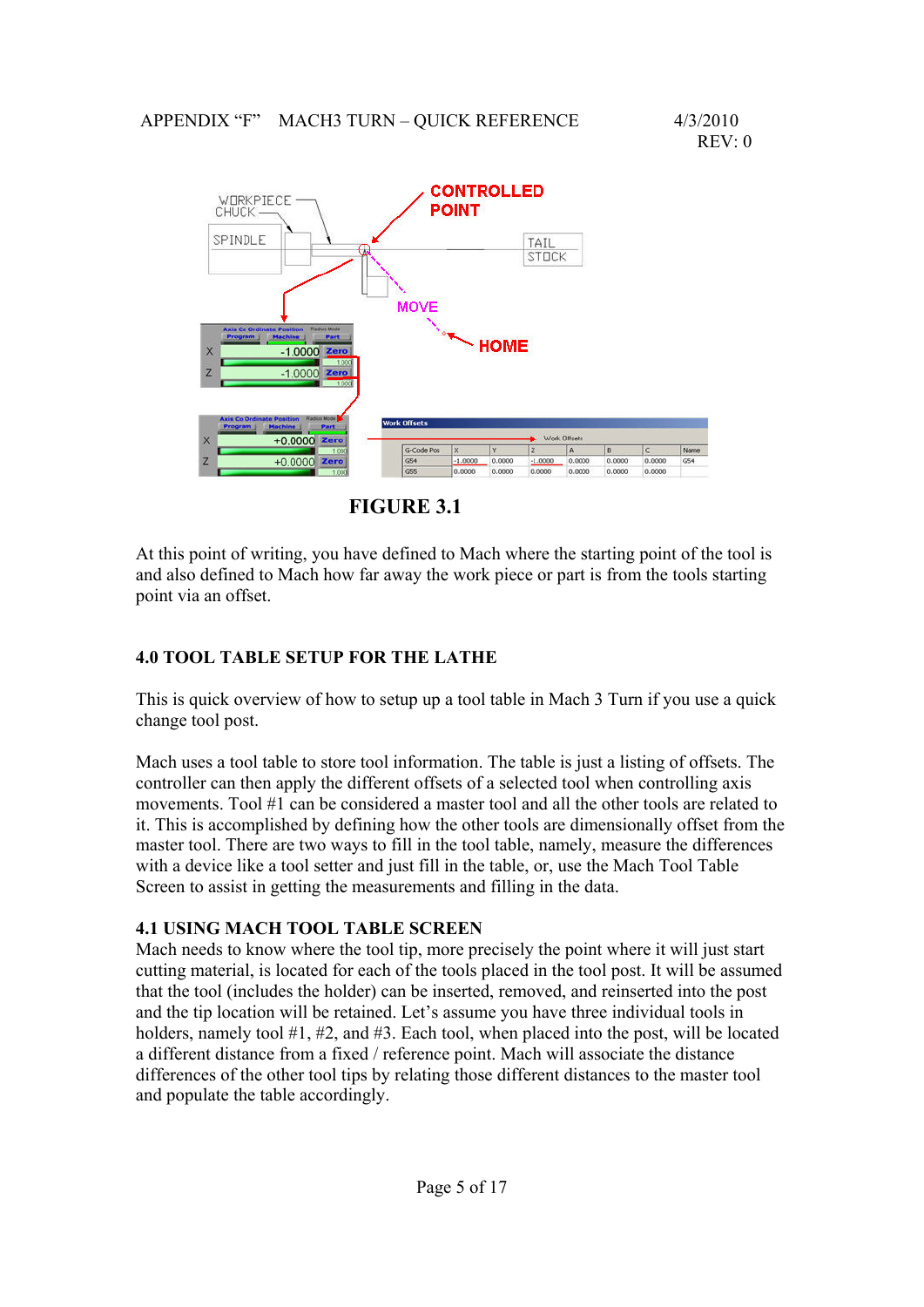|  | APPENDIX "F" MACH3 TURN - QUICK REFERENCE | 4/3/2010 |
|--|-------------------------------------------|----------|
|--|-------------------------------------------|----------|

REV: 0

#### **4.1.1 REFERENCE POINT / LINES**

A reference is nothing more than a line parallel to the lathe X axis and a line representing the face of a fictitious part or location along the Z axis. The reference lines are used as a fixed location from which you measure to set your tool table up. A master tool is used to define where the reference lines are so the other tools can be related to it. The most accurate way of setting up a reference would be to turn a piece of stock to a known outside diameter and face the stock, thus, the outside of the piece would be parallel to the lathes X axis and the face ( Z reference ) would be perpendicular to the X axis.

#### **4.1.2 SETTING THE MASTER TOOL**

For discussion purposes, instead of turning down a piece, a ground rod of known diameter with a ground perpendicular face is mounted in the chuck. The master tool is a piece of ½ round carbide held in tool holder #1. It is a good idea to mark your tool holders. Both are shown in the figure below. The master tool height was set to the lathe center.



FIGURE 412

The master tool is aligned such that it is flush with the face of the reference, thus the tool holder and post are now perpendicular to the X axis and the tool edge is at  $Z=0$  reference in Figure 4.1.3. The tool is then aligned to the OD of the reference, thus the master tool is at a known reference location  $X = 0$  as shown in Figure 4.1.4.

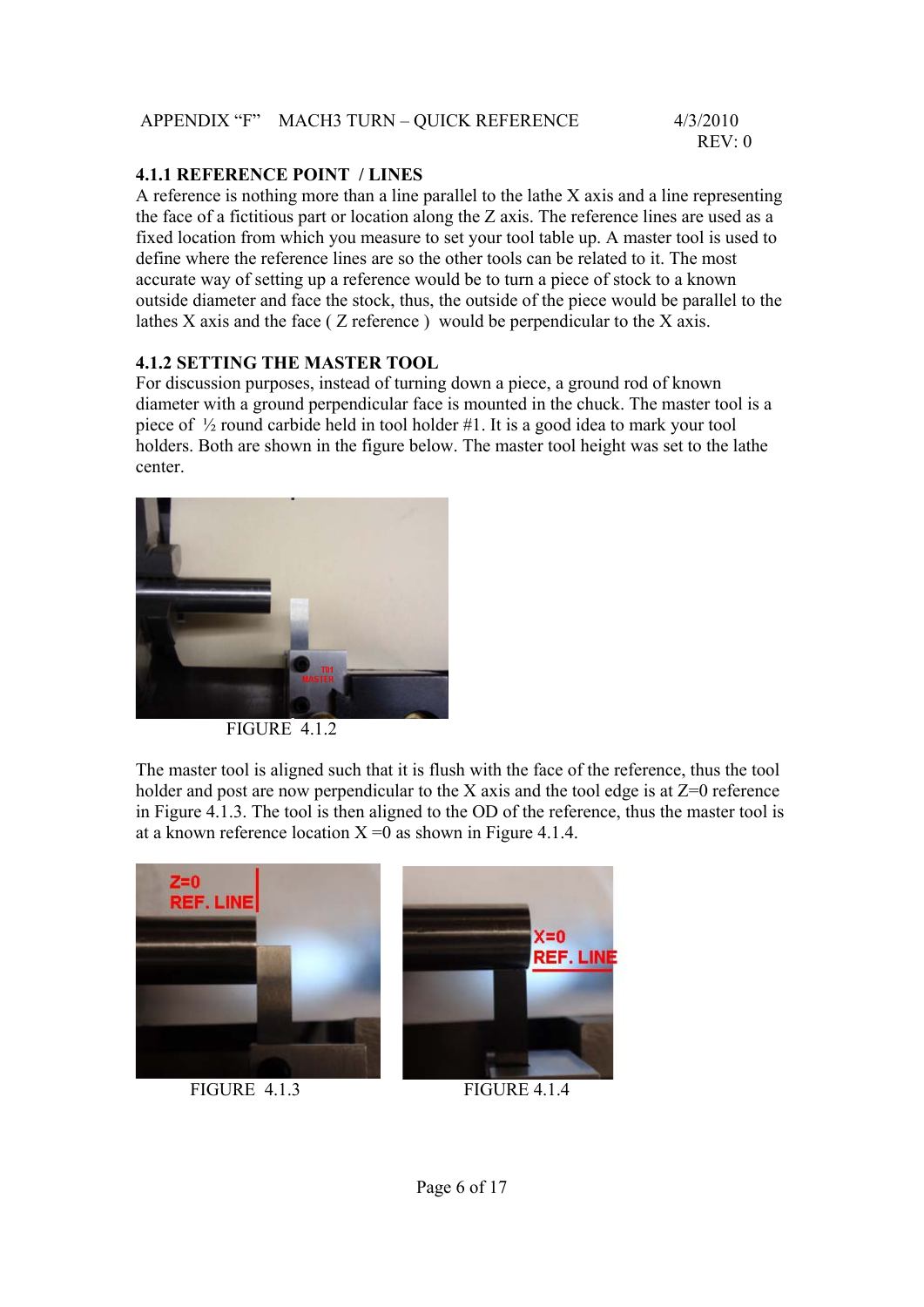The tool was brought into contact with the face of the reference. You click Zero Z button. The tool was brought into contact on the OD of the reference. You click Zero X button. Mach machine coordinates display X and  $Z = 0$ . Any movement away the reference will be shown in the DRO's. So….. if you move away from the reference, remove tool #1 and then insert the next tool, tool#2, align to the face reference ( $Z=0$ ), the  $Z$  DRO will display the dimensional difference or offset of tool  $#1$  to tool  $#2$ . Like wise for the X axis if you align to outside diameter.

Here are the steps using the screens:

1.Select Tool Table when Mach3 Turn opens which takes you to the tool table screen.



2. Input 1 as current tool and define it as Front by clicking the button below the input. ( 1 will be the master tool )

**Current Tool** 



3. Move the Z axis to align the tool to the face of your reference and once aligned click the Z Zero button and the Z DRO will reset to 0. Then click the Touch Z button which puts the current Z DRO value into the tool table.



4.Move the X axis to align the tool to the outside surface of you reference and once aligned click the X Zero button and the X DRO will now reset to 0. Then click the Touch X button which puts the current X DRO value into the tool table.

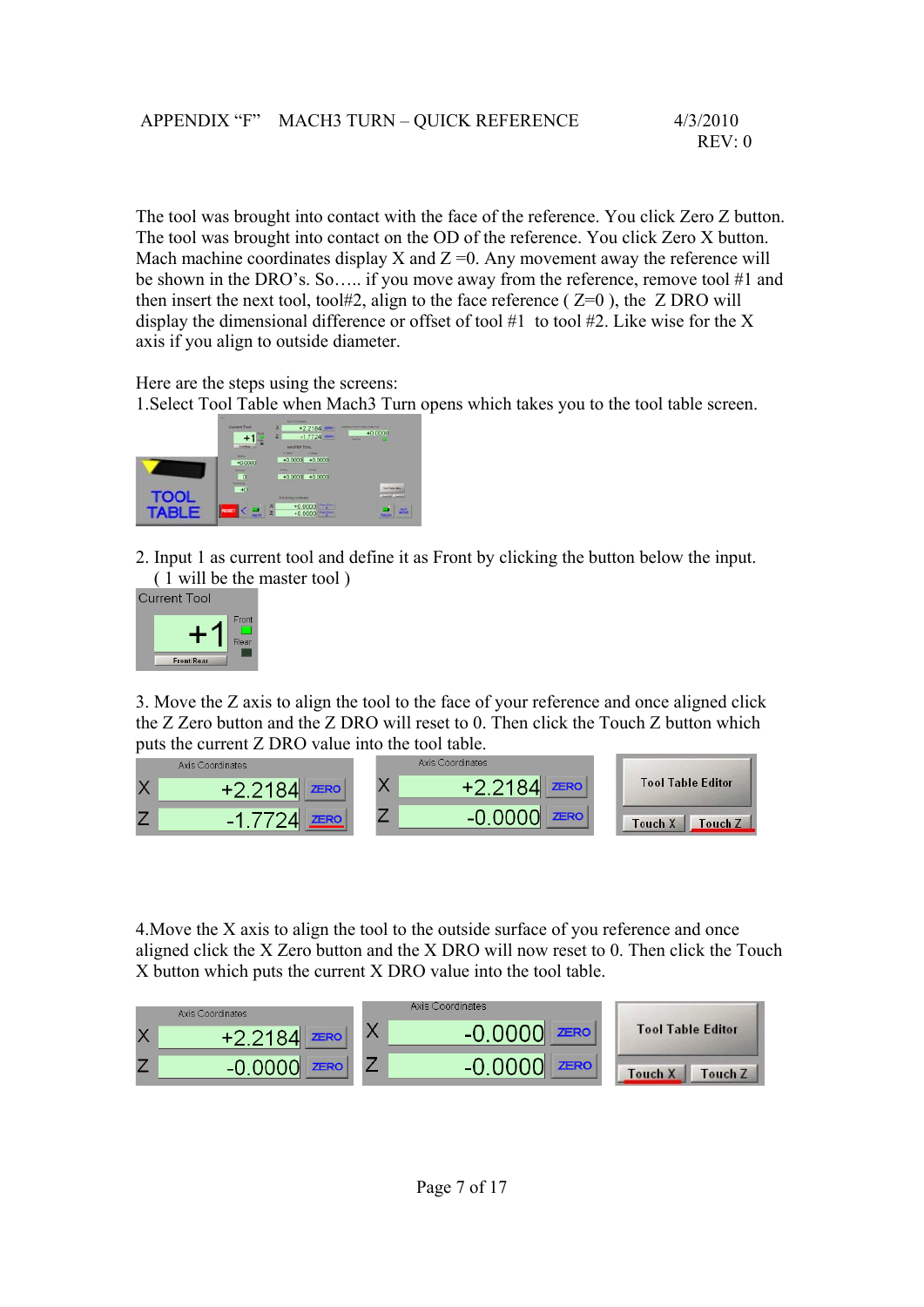5. Click the tool table editor to open the tool table. Note that there is no X or Z offset in the tool table for tool #1. Click in the ref tool description box and type MASTER TOOL.<br>Current Tool  $X = \frac{10,0000}{2500}$ 



6. Close the tool table flyout. The reference point has coordinates of  $X \& Z = 0$ . You now move the axes far enough so you can change tools. Move tool #2 so you can align it to the same reference used for tool #1 . *DO NOT CLICK ZERO BUTTON FOR ANY AXIS* 

## **4.1.3 SETTING THE OTHER TOOLS**

1. Input 2 as current tool and define it as Front by clicking the button below the input.



2. Move tool #2 to align it to the outside diameter of the reference ( same as in figure 3 but now it's tool #2 ). You will notice that the X DRO is no longer 0.0000. (*DO NOT CLICK the X ZERO button* ) Mach has kept track of the location tool #2 is at, and upon clicking Touch X, Mach automatically calculates the offset from T01 and puts the offset into the X offset in the tool table for tool #2. The X axis DRO is reset to zero.



If you open the tool table you will see the X offset for tool  $#2$  and the value shown is absolute based on radius mode.

|  | Tool                | Description        | Tip Dir | Tip Ra | X Offset | Z Offset |   |
|--|---------------------|--------------------|---------|--------|----------|----------|---|
|  | 0                   | Ref. Tool          | 0.0000  | n.nnnn | 0.0000   | 0.0000   |   |
|  |                     | MASTER TOOL        | 0.0000  | 0.0000 | 0.0000   | 0.0000   | ť |
|  | ō<br>$\overline{2}$ | 30 DEG 010 R 278 W | 0.0000  | 0.0000 | 0.5488   | 0.0000   | ť |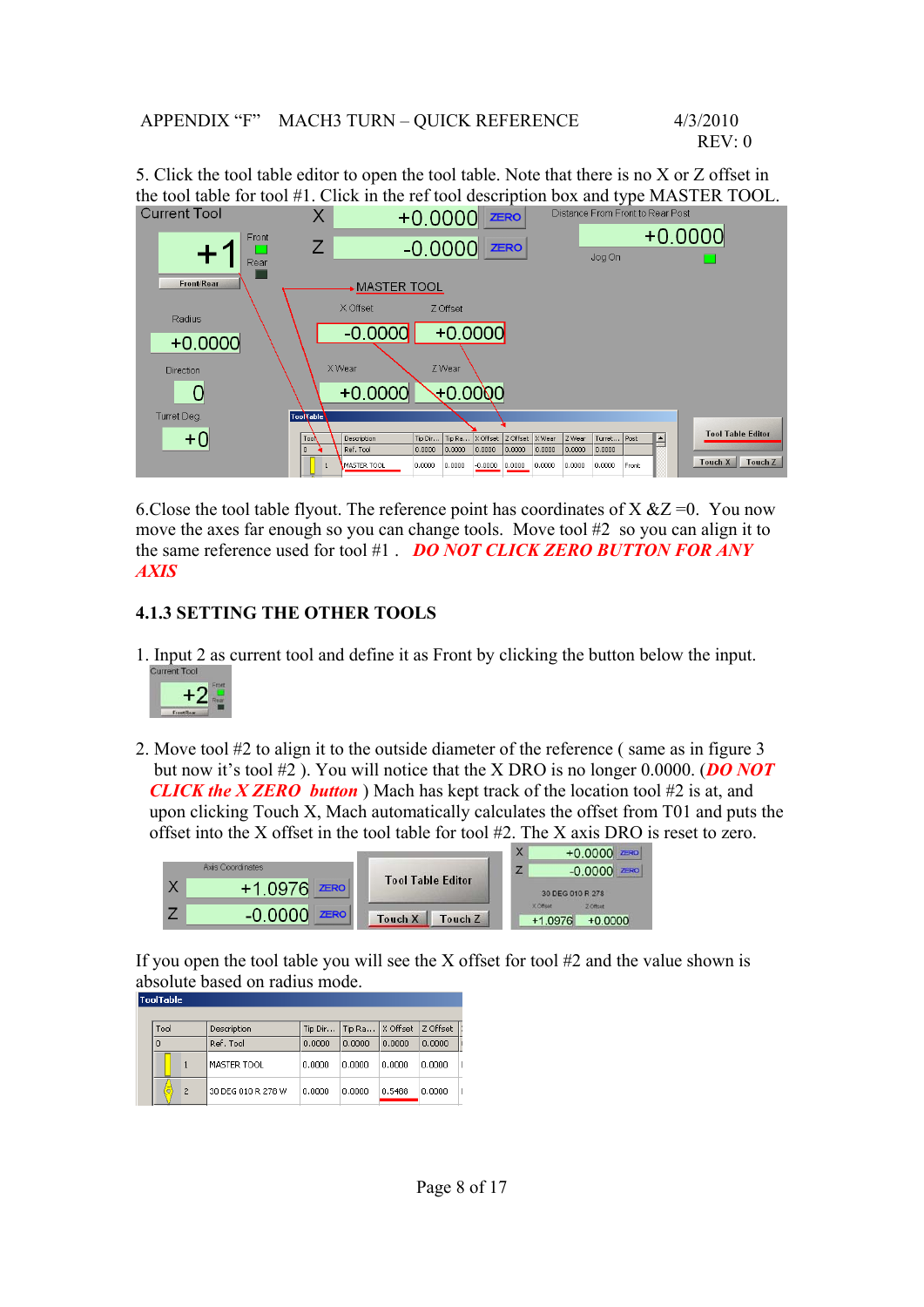3. Now move the tool to align it to the Z axis reference point. Once aligned you again just click the Touch Z button. Note that you need to align the tool such that the center of the tool tip is aligned with the z reference and not the side of the tool as was done with the master tool. Example, you can align the side of the diamond pointed tool as shown in figure 1, measure the width and divide by 2 to get the center ( if the ground tool is truly symmetrical / ground equally from each side ) and then make a step move to center it on the face as shown in figure 2. Offsets of all the tools from the master tool is only as good as the care put into alignment of the tool and is also influenced by the accuracy of your lathe's system.



4. Duplicate the setting procedure done for tool # 2 for all the remaining tools.

Summary and comments:

All of the above accomplished defining the offsets of all of your tools as they relate to the master tool. When a tool is called out in a program, Mach will automatically utilize the offsets to control the axis movements as they relate to the program Gcode. Where you define the reference, tool used for the master, alignment method used, etc are user choices to be made. The Using Mach3 Turn Manual defines the other tool parameters you will see in the tool table. You only need be concerned with them if using a turret and your post is rear mounted. The wear offsets, tip radius, and tip direction are not used because LazyTurn pre-compensates the code. Do not have a mixture of front and rear tool posts, one or the other, but not both.

#### *NOTE: All the tool offs***ets** *are relative to a single tool but all the tools are also related to each other.*

## **4.4 CONTROLLED POINT**

The tool table offsets in last few section were determined using the tool tip which is defined as the controlled point ie; just where the tip of the tool will start to cut the material. LazyTurn uses the center of the tool tip radius for the controlled point. The tool radius for different inserts varies and manufactures specify the radius along with tolerances. When a tool is manually ground then the radius needs to be known. The picture below shows a diamond shaped 30 degree tool with a tip radius of 0.009" as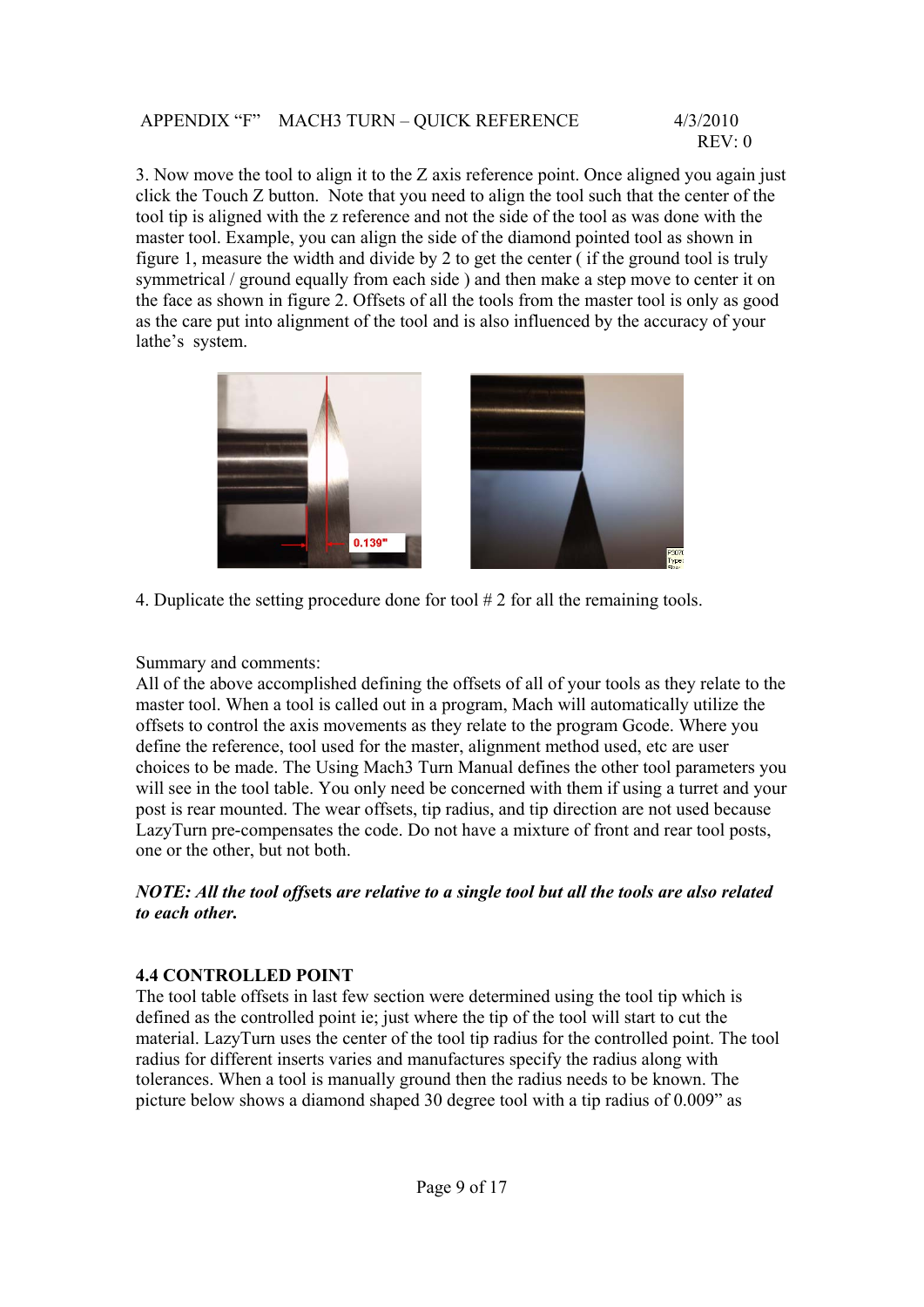measured with a toolmakers microscope. The measured radius should be used in the LazyTurn Tool Dialog. The more accurate the better.



Mach3 Turn uses the offsets in the tool table to adjust tool placement to the part in axis moves. A user can manually copy each of the tools and change the tool number to a series of their choice and change the offsets so that the controlled point is the center of the tool.

#### **4.5 SETTING UP THE LATHE USING THE MASTER TOOL**

The user must set the lathe up before machining the piece. Basic setup involves placing the piece to be machined into the chuck, aligning the master tool to the piece, and then creating a work offset such that the tooling will be associated to the piece. This is done using a number of the Mach 3 Turn screens.

The following example provides for a setup where the tool post is located such that you can go to a repeatable location away from the piece called home, set a work offset to use your quick change tool holder, machine the part, and then return home.

1.The stock is placed in the chuck. The master tool is aligned to the stock such that the edge is placed at the face and center of the stock. ( same as previously shown in Figure 4.1.3 and repeated here)



 The Z World X & Z buttons are clicked which removes any work offsets and sets the DRO's to zero.

2. You now move the axes to a location on the lathe such that you can change your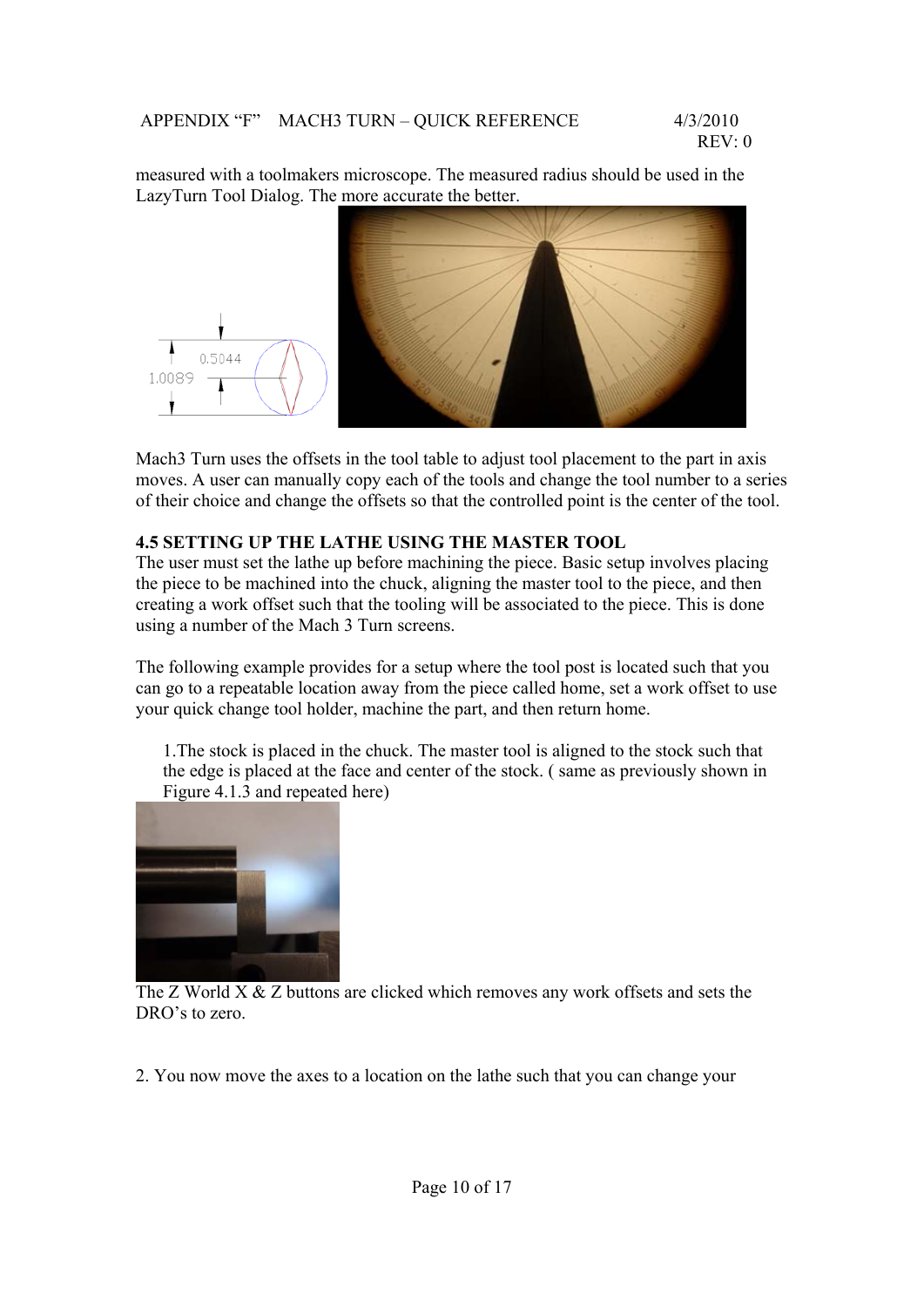tools. Click the Set Home X and Z buttons. ( they are only found in the Manual screen ) This defines home as the location of the tools ( master tool was used so all the other tool tip locations are known by Mach.



- 3. Move the master tool back to the same point it was aligned to in step 1 above. You will notice that the Dro's display how far you are from the home position. This is the x and z values that will be used to create the work offset to the part from home. You click the x & z PART ZERO buttons and a work offset is created.
- 4. The tool is located at the part, so…..click Home All button or type G28 in the MDI line, and you will go to the home position.

**--- NOW READ SECTION 5.0 ---** 

#### **5.0 LAZYTURN PRECOMENSATED GCODE – TOOL COMPENSATION**

The following discussion is provided to the user so they can relate their tool use to precompensated Code.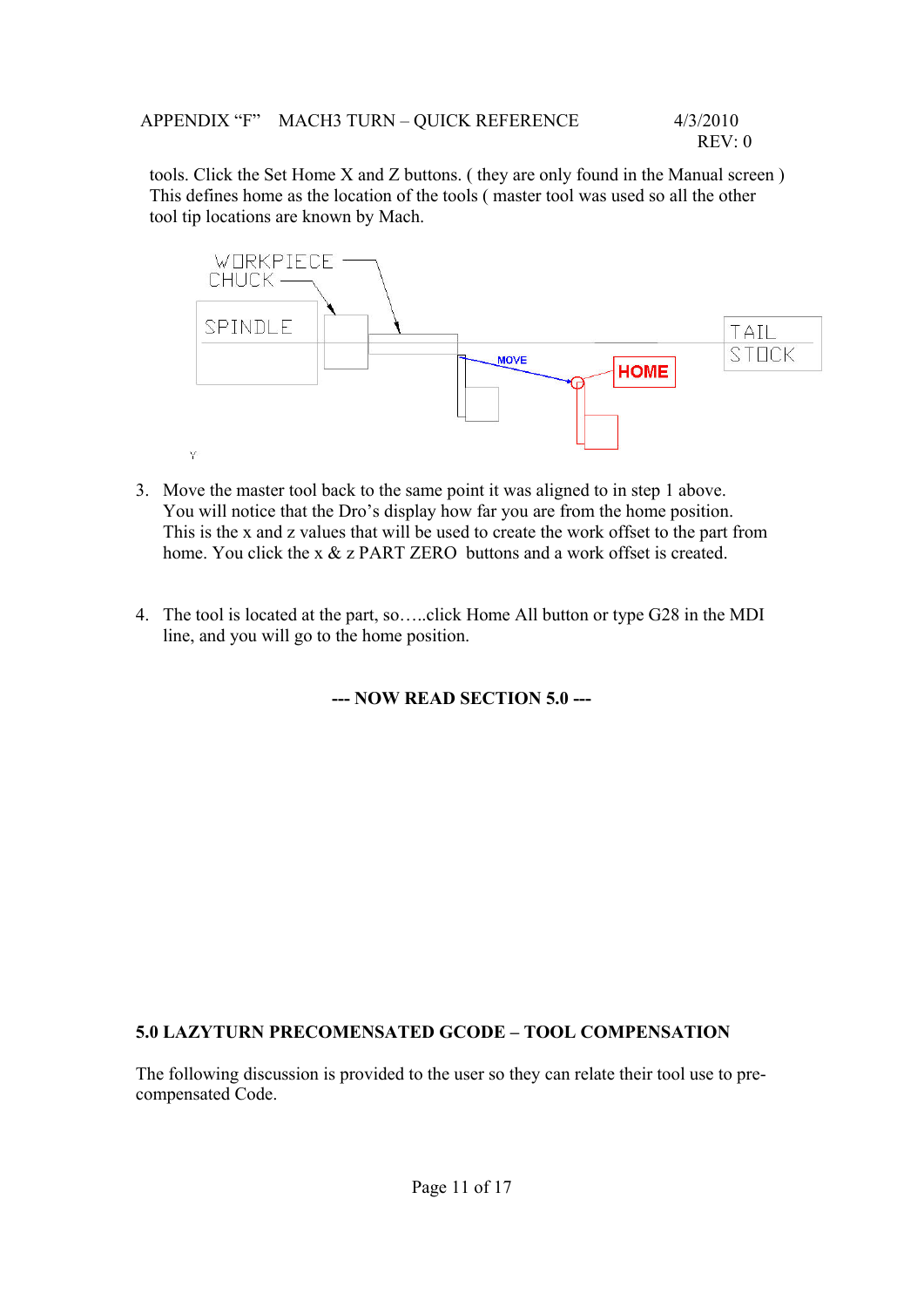| APPENDIX "F" MACH3 TURN - QUICK REFERENCE | 4/3/2010 |
|-------------------------------------------|----------|
|-------------------------------------------|----------|

### **5.1 GENERAL**

 LazyTurn assumes the tool ( the controlled point / center of tool tip radius ) used for a rough or finish pass is set in the tool post in agreement with the tool description given in LT's tool dialog. For example, if rotated on some angle, then it is rotated to that angle. LT also assumes that the center of tool tip is related to  $X \& Z=0$ . Not like what was shown for Mach3 Turn where the tip cutting point is at 0,0.

Consider the following:

The tool post is fixed to the carriage. You can rotate the cross slide on the carriage when setting the tool to the master tool, thus the offsets for the tool would be correct. How accurately you can turn and then return the cross slide back to the pre turned position can affect all the offsets.

If your lathe does not have a rotatable cross slide, then once you loosen the tool post holding screw, well, practically speaking, all the tool table offsets are no longer correct.

Lathes with automated tool indexers don't have the repositioning problem noted above, but, they may need to have a special ground bit which satisfies a locking position. Most users don't have them to begin with!

You can have a custom holder, but, most users will simply want to use their typical insert repositioned. Most users / hobbyist do one of a kind stuff which is a very different situation than setting up tooling etc. for a production run.

So simply said, tool setup and accurate tool positioning can be a problematic. If standard right, left / center position tools can be used, or the same tool will be used then use of the tool changer works rather well. Should you need to use something other than standard tools during the passes then resetting is required.

#### **5.2 THE PRECOMPENSATED CODE**

Mach 3 Turns tool table provides for additional inputs namely tip direction, tip radius, wear offsets and were not covered because they do not apply.

LT pre-compensates based on the center of the tip radius. Mach bases the cutting on the tip where it will just start cutting. When you use compensation in Mach you need to define the tip radius and angle in the tool table. Then you need to apply and cancel the compensation accordingly to different sections of the profile which is not an easy task in coding. Thus with pre compensated code none of manual coding is required or to use it you would be generating code out of high end program. So there is no need to define those items in the tool table. LT provides for a G40 before each pass in case you use a tool number which has that compensation.

## **6.0 OPTIONS**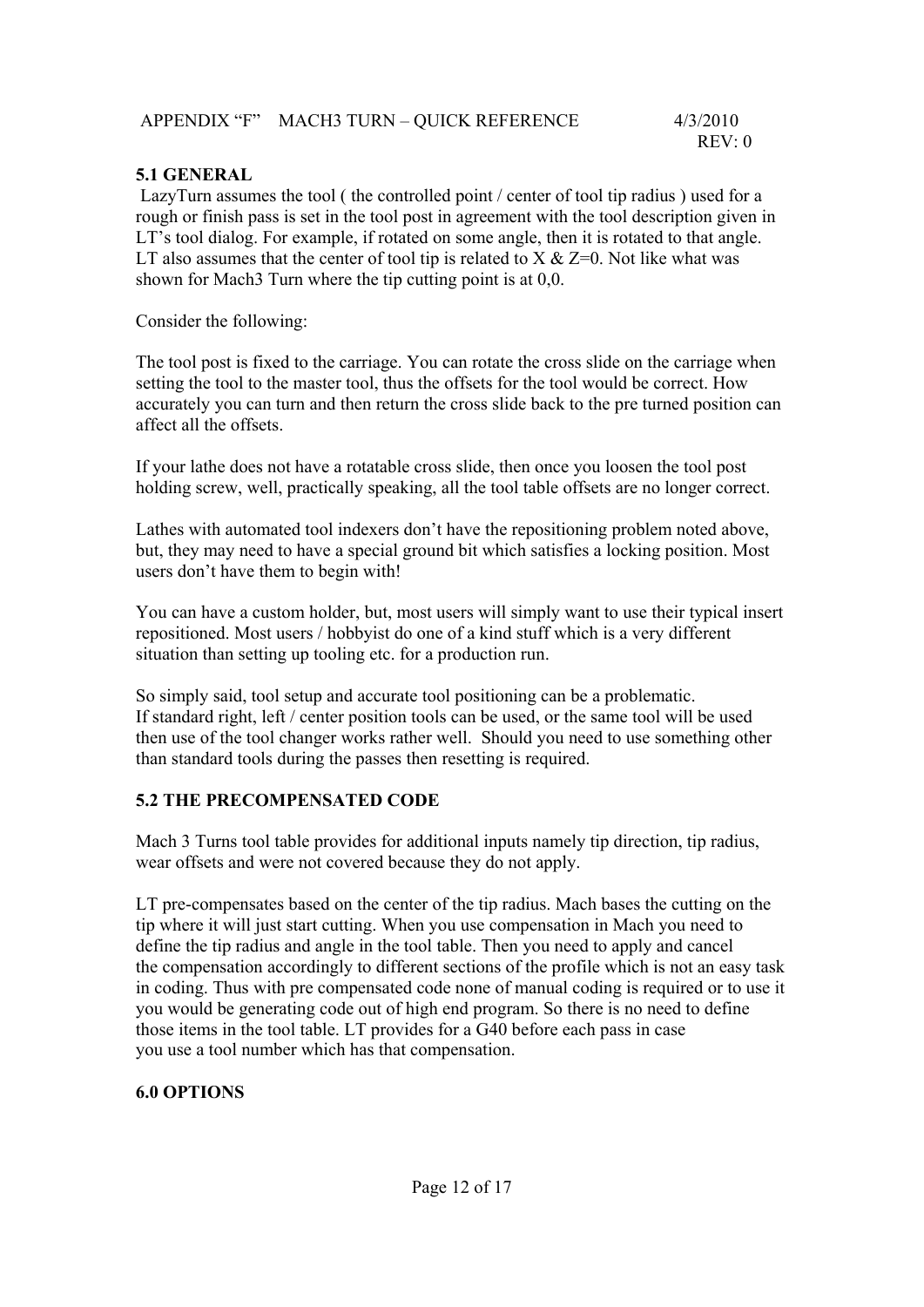#### **6.1 TOOL TABLE**

As of this writing or until Mach3 Turn is updated a few comments are noteworthy:

- 1. Do not use front and rear tools definitions for your tools. Choose one or the other but not both.
- 2. I don't recommend using the other settings such as tip direction, diameter, and wear offsets. Frankly, I have never used them and not sure if they are buggy, but irrelevant you won't be using them because of pre compensated code.
- 3. The tool table lists 253 tools, but you can only use 99 of them because of the the tool numbering format in Mach3 Turn is based on industry standards of 99 tools.
- 4. Tool "0" is not accepted as a call out in some programs.

Lathes use the format TAABB to define the tool number and the offset.

AA is the tool number – T01 to T99

BB is the offset number – TAA01 to TAA99

The offset can be associated to a tool. IE; you have 9 tools with a specific offset based on the tip radius as follows:

T0101

T0202

T0303

T0404

T0505

T0606

T0707

T0808 T0909

Then you can also have another set based on center line of the tip radius by just manually changing the number and adjusting the offset by the radius in the tool table as follows: T2001 or T0111 or T0121

T2102

T2203

T2304

T2404

T2505

T2606

T2707 T2808

T2909

The user would know that series "T20 –T29 are to be used for LazyTurn. Same tool just a different offset. All that really matters is that the user have some kind of logic so the proper tool is defined in the LazyTurn Tool dialog. This would not require modifying the original tool offsets and allow for the use of the same series of tools to be used with a different offset.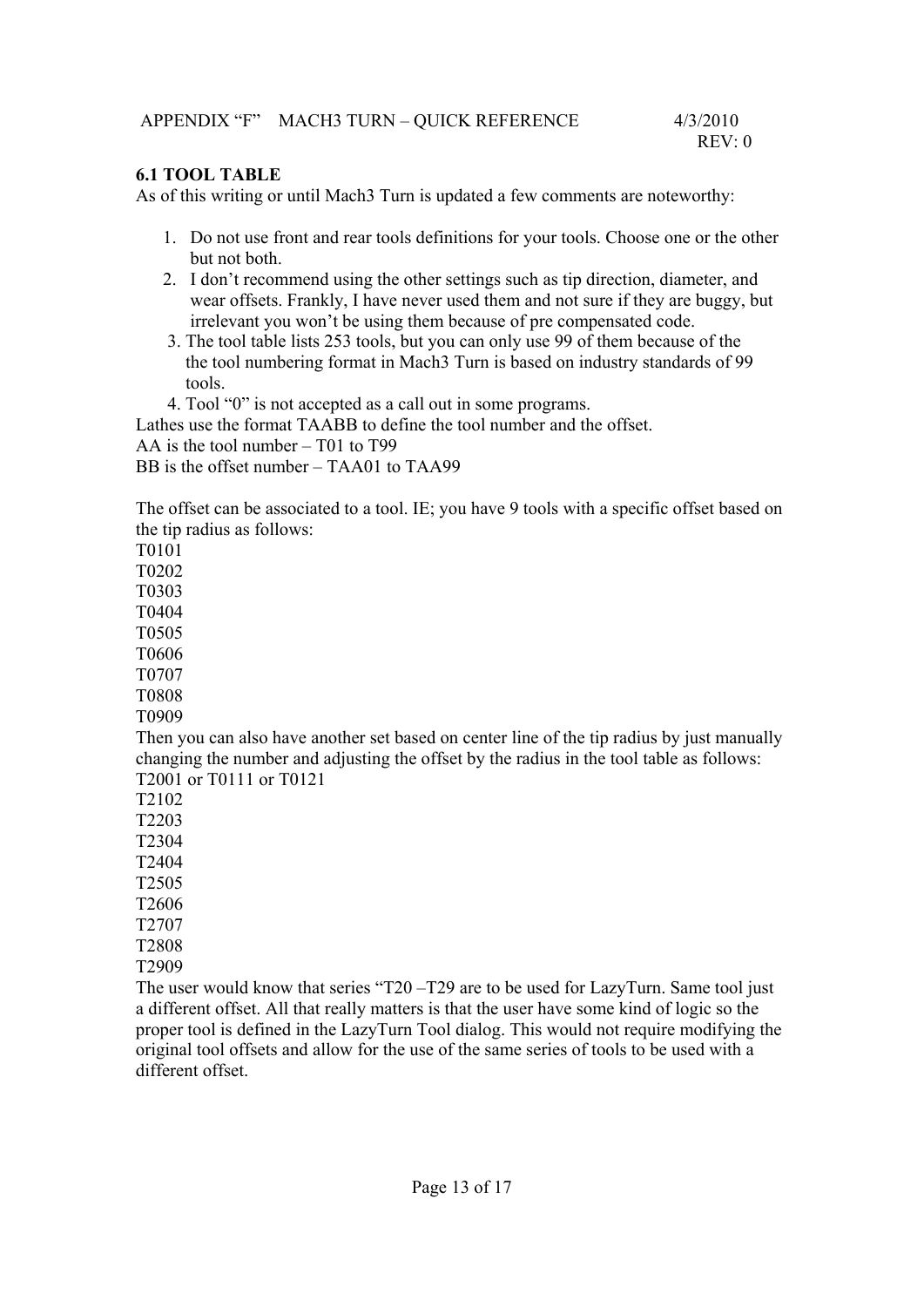The controller ( Mach3Turn) applies offsets in strict order so first part offset, then the program offset, then the tool offset and other modifications as defined by the program. *( confirm order )*

## **6.2 USING G52 – TEMPORARY OFFSET**

If a tool table was based on the cutting tip, and the user wanted to have a tool based on the center of the tip radius, a G52 command can used to accomplish it.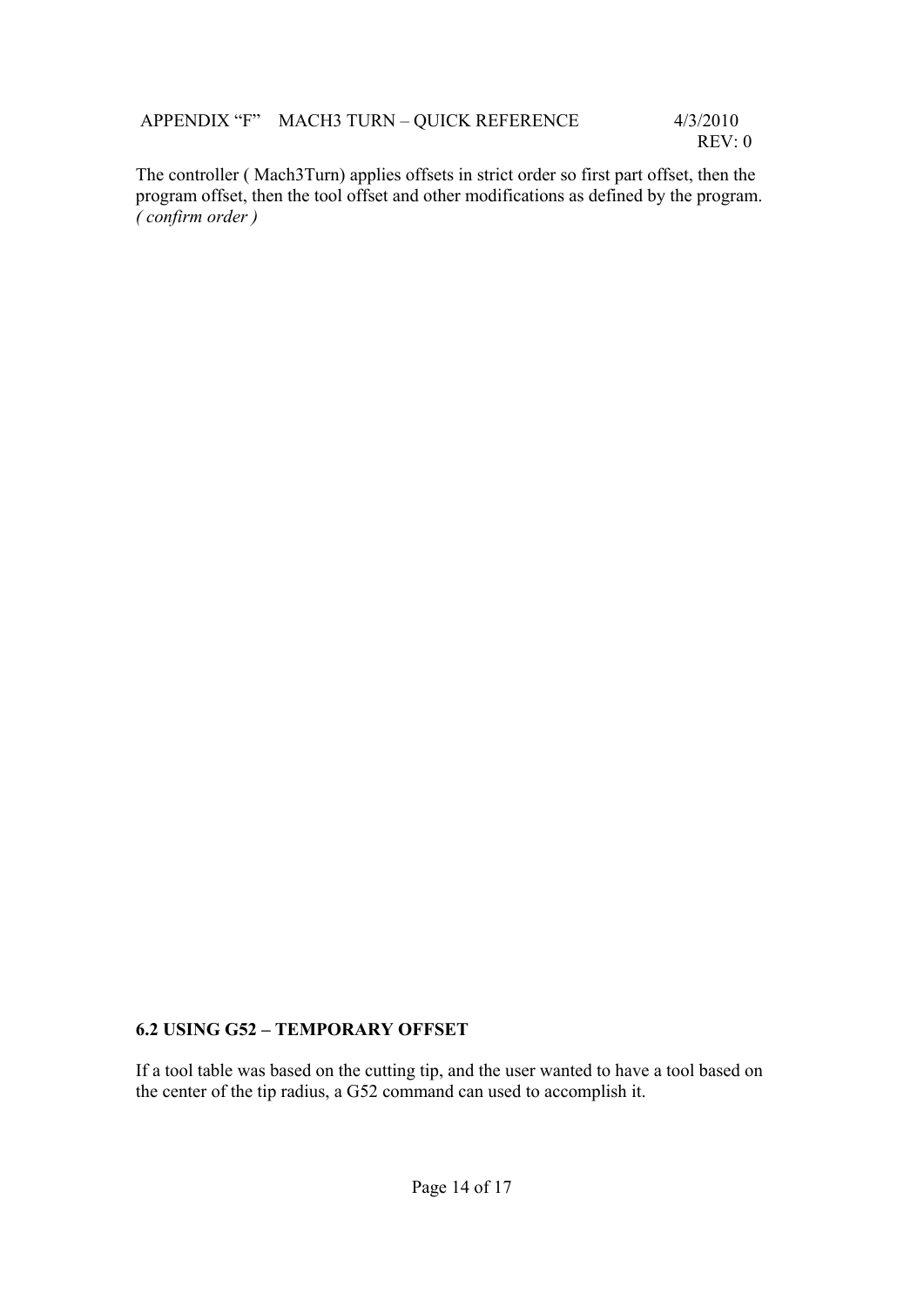A G52 shifts the part zero within the current work offset by a specified amount. The G52 requires an active work offset. The G52 X….Z….. is placed before the two G0 moves and a G52 X 0.0 Z0.0 is placed after the moves to cancel the shift.



#### **FIGURE**

The temporary shift in the axis would cause the tool to be aligned upon the first axis move from home.



#### G52 EXAMPLE FOR X TOOL ALIGNMENT "only": TOOL RADIUS =.010"

G52 X-.010 ( provides for adding the radius to the actual length traveled in the G0x..., move) G0 Z .......

G0 X........

G52 X0.0 ( cancels the G52 and returns to work offset)

G.......no difference from here as the code is still precompensted including the clearance.

COMMENTS:

- 1. If the same tool radius is used for all passes then only need to implement the G52 one time and home posting is only required once.
- 2. A G52 is always required on the first pass, and a G52 is always required if the tool radius changes from the previous one.

#### **6.3 MANUAL TOUCHING EACH THE TOOLS**

The user can simply select T0000, ( which has no X,Z offsets), zero the new tool, then Select the new tool, at which time the X,Z offsets in the table take effect. Of course this means no length offset being used since the X is being zeroed for each tool....the table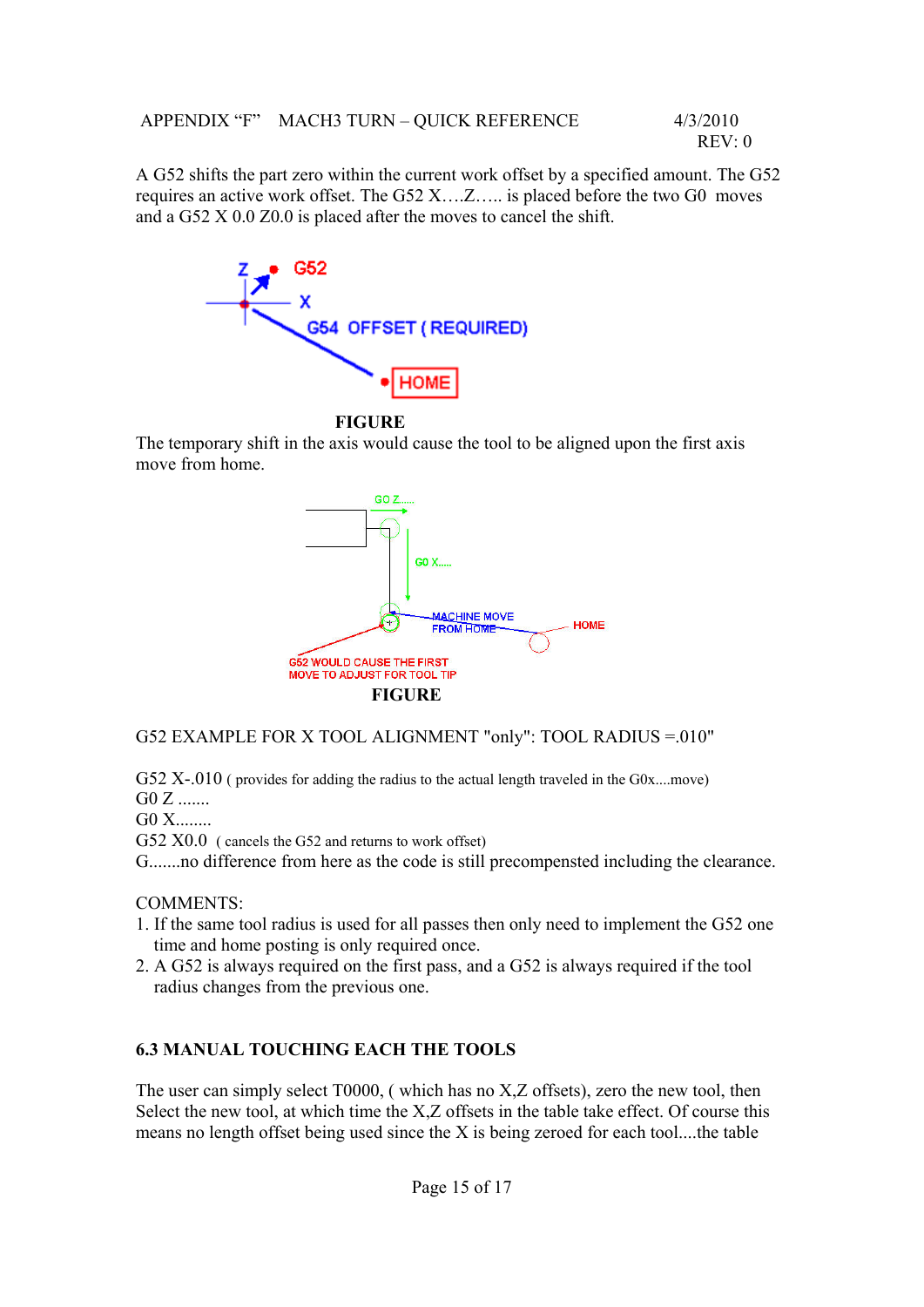would simply have X and Z offsets equal to that tools radius...

#### **6.4 PROGRAM AND MACHINE COORDINATES THE SAME**

"Is it possible to shift the X origin (zero position) to the outer diameter of the starting stock so that setup operations whether using wizard or LazyTurn G-code are similar? "

Most all programs have  $X=0$  as the origin for their code because it can be a repeatable place to easily find and reference to. There are a lot of ways of accomplishing what you ask. Depends on how "you" want to work and your understanding of Mach3 Turn.

A suggestion for when in MACH3Turn:

Zero world X and Z which ( cancels any G54 so there are no offsets ) and set home somewhere away from the piece, move the tool "controlled point" to where the gcode for the part was created, click part zero  $X \& Z$ , (now machine=program=part cords at the same point) move the tool to where you want to start cutting, cycle start the program and all should work just fine.

*NOTE: If you change tool #0 offset then all the other tool get changed and they may longer be correct.*

*Note that if tool #0 is called out in the Auto mode that there will be no offset so you would just set the tool to the end of the stock, put the start move from the G code program into the axis locations leaving the part location a zero and ready to cut but that's a different story on how to apply the tools to a program.* 

#### **GCODE – FIRST MOVE OF THE MACHINE**

LT's code provides an initial G0 / rapid move from X  $& Z = 0$  to a Z which is the center of the tool radius and then to an X value beyond the stock size. So if you touch off the tool edge to the face of the part then it is in the pre-compensated position in the Z. Well not quite exactly as the tip position may also extend past X=0 ( remember your tool setup was based on the cutting tip).

The first physical axis move from a home position will be not be to 0,0, but rather, to the Pre-compensated location away from the piece.

*NOTE: LAZYTURN PROVIDES A CODE POSTING OPTION TO PUT A G28* 

*AT THE END OF EACH PASS. If you are going to use the same tool for all the passes then there is no need to check it. If you are going to use different tools to accomplish passes and the tools in your tool table agree with the tools selected in LT for the pass then you probably still want to go home to change tools. Now if you use* 

*say a diamond shaped tool which needs to be set on some angle other than "centered", then you will need to come from home and again create an offset to use that tool. You can't accurately loosen the post nut, rotate the post to place the tool at the required LT and use it without touching off that tool. Rotating the tool voids the initial part zeroing / offset.*